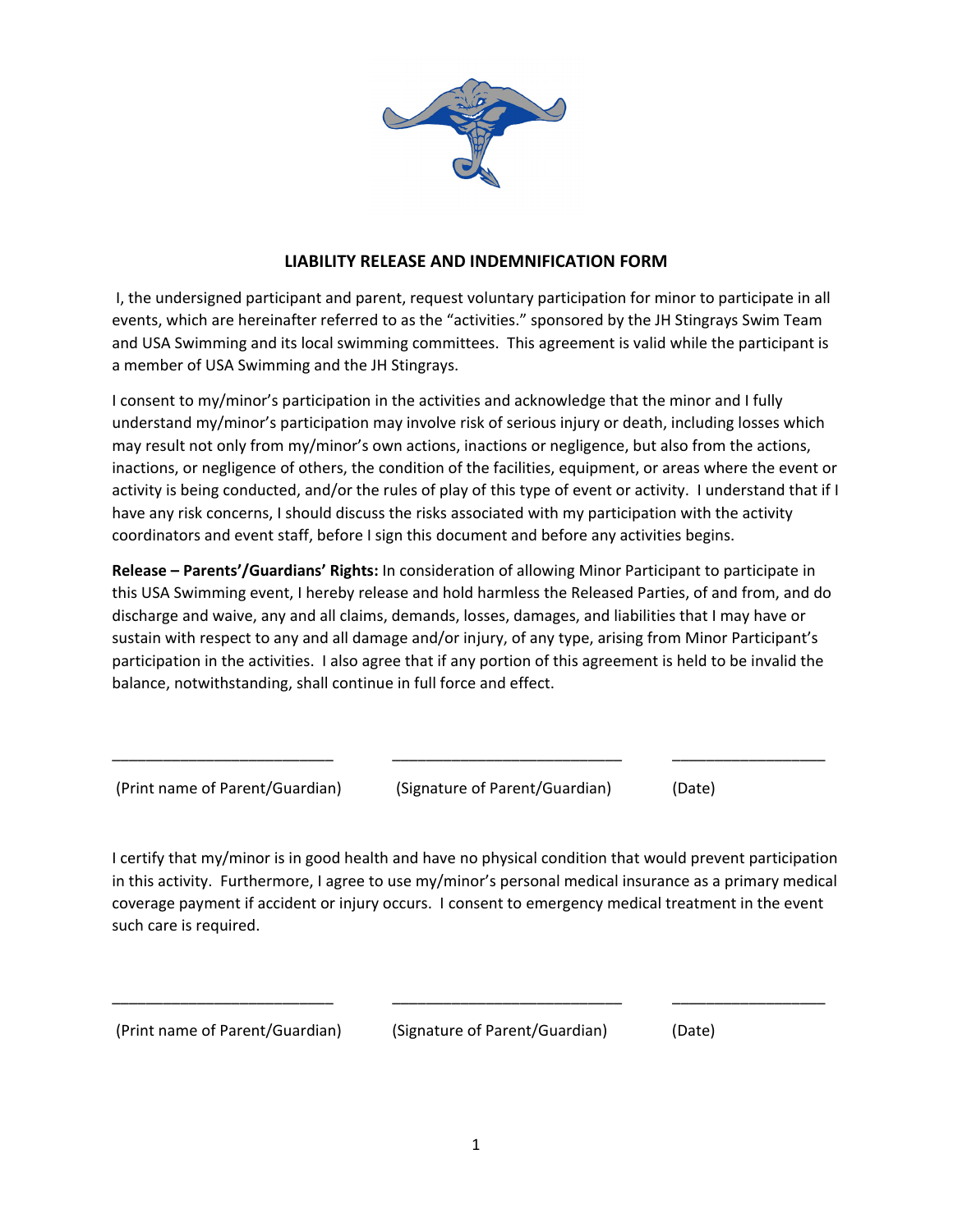

## **Indemnification by Parent/Guardian:**

The undersigned parent/guardian further agrees to indemnify, save and hold harmless the Released Parties from any and all claims, demands, losses, damages and liabilities for indemnities, contribution or otherwise with respect to any damage and/or injury, of any type, arising from Minor Participant's participation in the activities. The undersigned also agrees that this Release and Waiver of Liability, Assumption of Risk and Indemnity Agreement extends to all acts of negligence by the Releasee and is intended to be as broad and inclusive as is permitted by the laws of the State in which the Event(s) is/are conducted and that if any portion thereof is held invalid, it is agreed that the balance shall, notwithstanding, continue in full legal force and effect.

(Print name of Parent/Guardian) (Signature of Parent/Guardian) (Date)

## **ACKNOWLEDGEMENT AND ASSUMPTION OF RISK SPECIFICALLY RELATING TO COVID-19 AND RELEASE, WAIVER, AND INDEMNIFICATION OF LIABILITY RELATING TO COVID-19 EXPOSURE:**

\_\_\_\_\_\_\_\_\_\_\_\_\_\_\_\_\_\_\_\_\_\_\_\_\_\_ \_\_\_\_\_\_\_\_\_\_\_\_\_\_\_\_\_\_\_\_\_\_\_\_\_\_\_ \_\_\_\_\_\_\_\_\_\_\_\_\_\_\_\_\_\_

In addition to the Release and Indemnification above for participating in JH Stingrays as stated and agreed to above, we (which is defined as the Participant and the parent/legal guardian(s) for themselves and for and on behalf of their participating minor child) additionally and expressly realize there is an inherent risk of illness, injury, damage, death or other loss to the Participant resulting from the Participant's possible exposure to communicable disease(s) including, but not limited to, the virus commonly known as "Coronavirus 2 (SARS-CoV-2)" or "COVID-19" and/or any mutation or variation thereof. We give permission for the Participant to participate in the JH Stingrays, or other activities sponsored by JH Stingrays, and knowingly and willingly agree to assume all such Risks resulting from the Participant's exposure to, or contracting of, COVID-19 while participating in the JH Stingrays. The Participant affirms that he/she has not been diagnosed with, demonstrated any symptoms of, or has in any way been exposed to any communicable diseases (including but not limited toCOVID-19) within the past thirty days prior to participating in the Activity. RELEASE, WAIVER, AND INDEMNIFICATION OF LIABILITY: We (the Participant and the Parent(s)/Legal Guardian(s)), for themselves and for and on behalf of their participating minor child, hereby agree as follows: 1) to release, hold harmless, and agree not to sue the JH Stingrays or USA Swimming, together with its board members, officers, administrators, employees, volunteers, agents, affiliates, representatives, successors and assigns (collectively the "Releasees"), with respect to any and all claims, liabilities, losses, demands, damages, causes of action, suits, or expenses (including attorneys' fees and costs) (hereafter collectively "Claims") for any illness, injury, damage, death or other loss in any way related to, or arising from, the Participant's exposure to, or contracting of, COVID-19 while participating in the JH Stingrays.